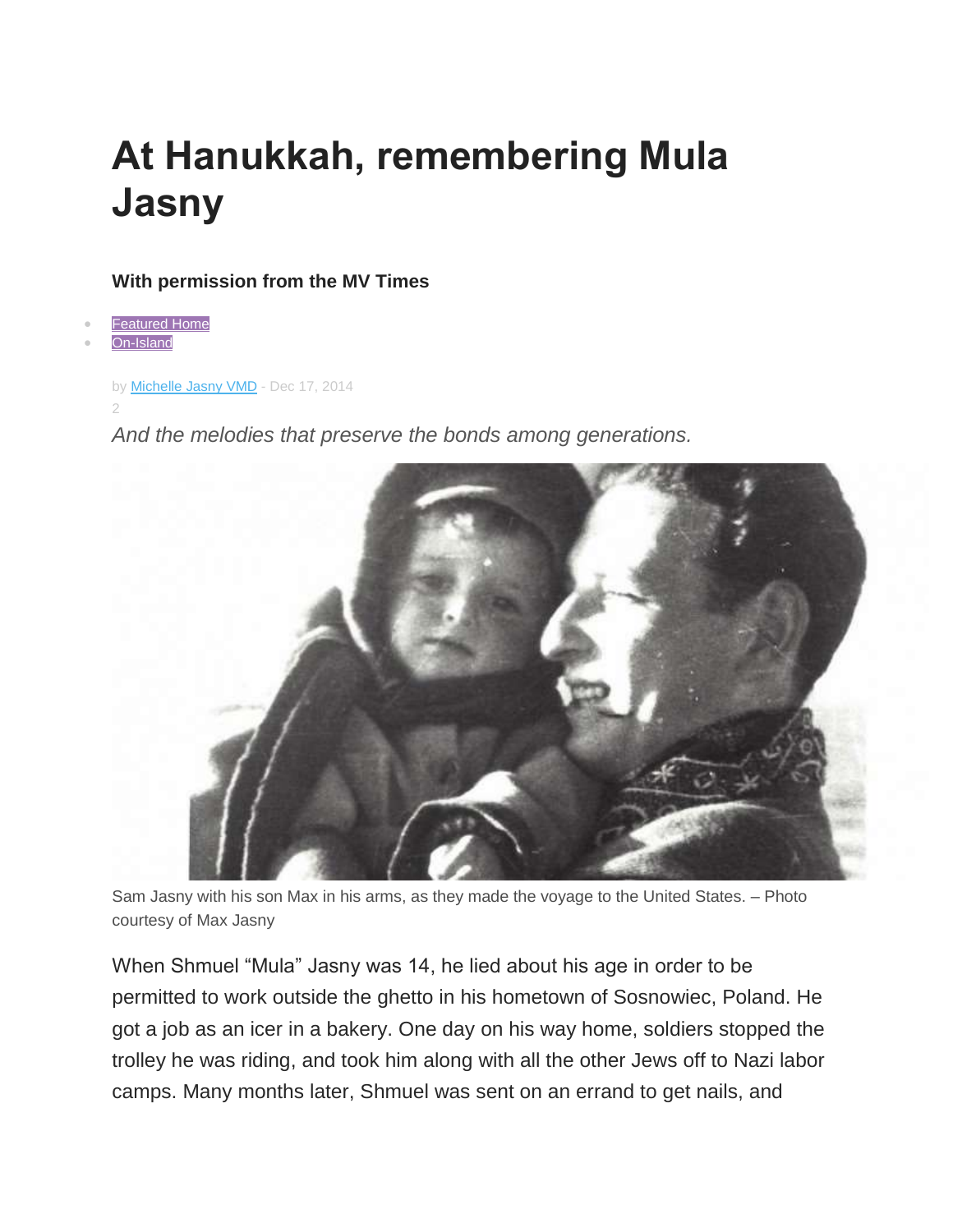vodka for the officers. He took the opportunity to sneak off and visit his family. It was the last time he ever saw his parents, David and Freymeta, his younger brother Menachem Mendel, and older sister Regina. They all eventually died in Auschwitz. Sam, as he was later called in America, survived. He survived years in labor camps. He survived the notorious forced death marches. He survived Dachau concentration camp, and the typhus he contracted there. He was "a survivor."

Today I look around his apartment in Florida. It is small but very clean and bright. An elegant crystal chandelier hangs above the dining table but the big mirror on the wall behind is draped over with a sheet. We are observing the Jewish mourning practice called sitting shiva. Almost everyone in the room is a survivor, or the child or grandchild of a survivor, and everyone is telling stories. Mostly in English but if you sit quietly for a while you will hear Yiddish, Polish, Hebrew, maybe even a little Russian.

The remaining survivors are in their eighties and nineties now, their group gradually dwindling away, but the " young" people, those in their fifties and sixties, have taken on sharing their parents' histories, helping each other fill in the gaps. I became part of this group 25 years ago when I married Sam's eldest son, Max, who likes to say he was born in a resort town on the edge of the Black Forest in Germany. In reality, it was a Displaced Persons Camp where his father went after liberation to recover, then stayed to work for UNRRA, the United Nations Relief and Rehabilitation Administration. It was there he found Leokadia, the cousin of his best friend from childhood.

I find a pre-war picture of her in a photo album. "This is grandma Lola," I show my children. She is with her friend Stasia. Not long after the picture was taken, she, Stasia, and Stasia's sister would jump off a train bound for Auschwitz and run for the woods. Stasia and Leokadia would make it to the safety of the trees but Stasia's sister would be shot down as they ran. I look at the elderly women sitting around me, their stiffly coiffed hairdos, costume jewelry, and heavy make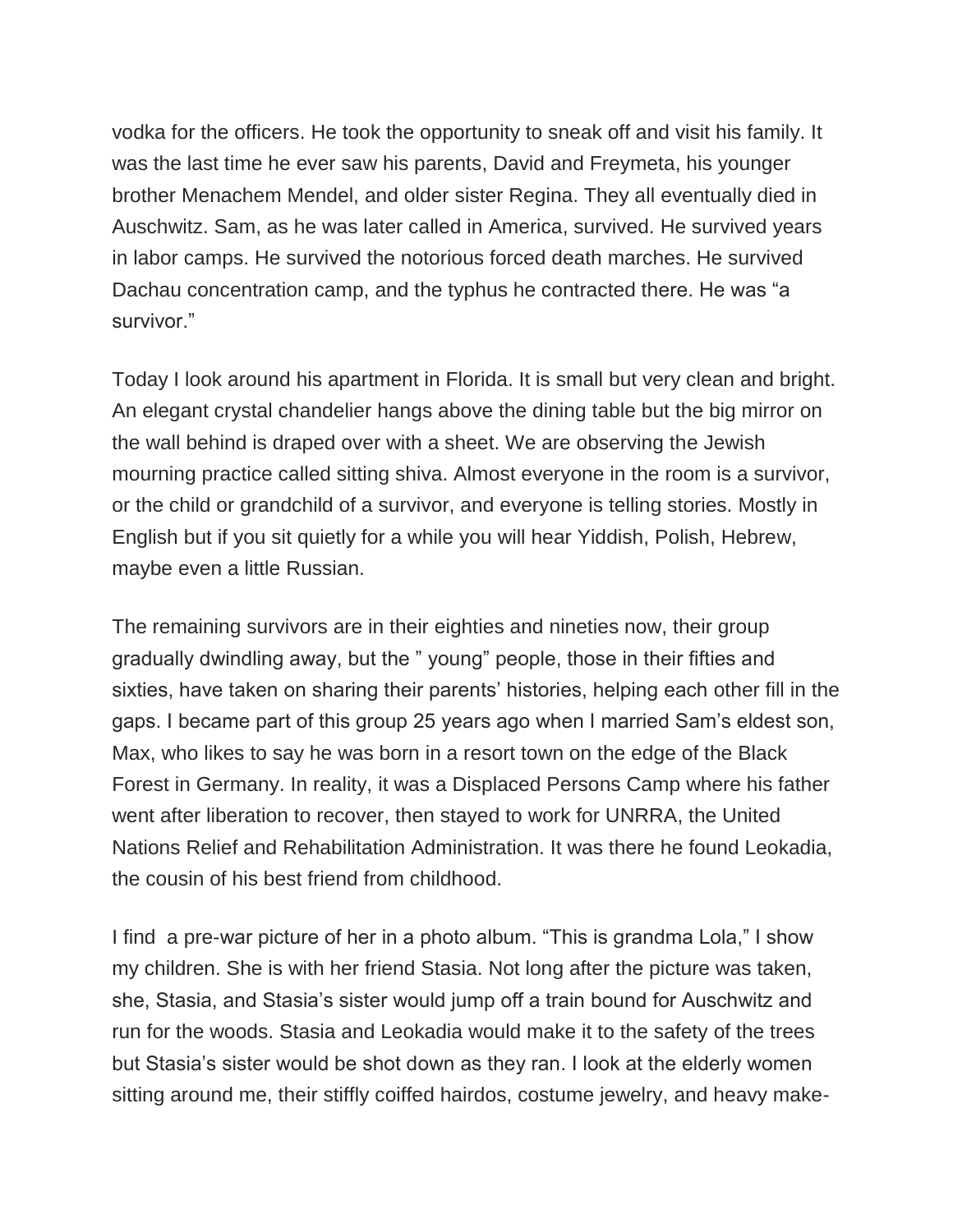up. As they reminisce fondly about Sam, or chatter about mundane things, it is hard to imagine what they endured in their youth.

At Sam's funeral, as each family member and friend spoke, the same theme prevailed. What a loving man he was. How family meant everything to him. How he never said an unkind word about anyone. Remarkable. Later, at the apartment, there would be more stories, of his accomplishments, but also of his human foibles. There would be more laughter. But there, at the cemetery, as the rabbi chanted the ancient melodies and the Hebrew prayers drifted over the simple pine casket, it felt as if we were saying goodbye to all of Eastern European Jewry, to a world and a culture that had once been vibrant and thriving, but had been obliterated in what this group still refers to simply as "The War."

The truth, however, is that Eastern European Jewish culture has been undergoing a revival. The effort to keep memories alive has moved from remembering the tragedy and loss of the Holocaust to also preserving and reviving Yiddish literature, language, and music. For me, it has always been about the music, those aching minor melodies, the way a klezmer violin can laugh and weep at the same time.

Klezmer. The word comes from the Hebrew "kley," meaning vessel or tool, and "zemer," meaning song. Klezmer in Yiddish originally referred to a musician but eventually came to mean an entire genre of celebratory music. Rooted in the traditional melodies of the synagogue, as Jews moved around Europe, klezmer also took on some of the styles of surrounding cultures, including influences from Ukrainian, Bessarabian, Romanian, German, and Russian folk music, and later from American jazz.

By the time this is published, we will have returned home to continue the weeklong ritual of sitting shiva. I will cover the mirrors in our house. Each night friends and family will come say the mourner's Kaddish with us. But we will also have